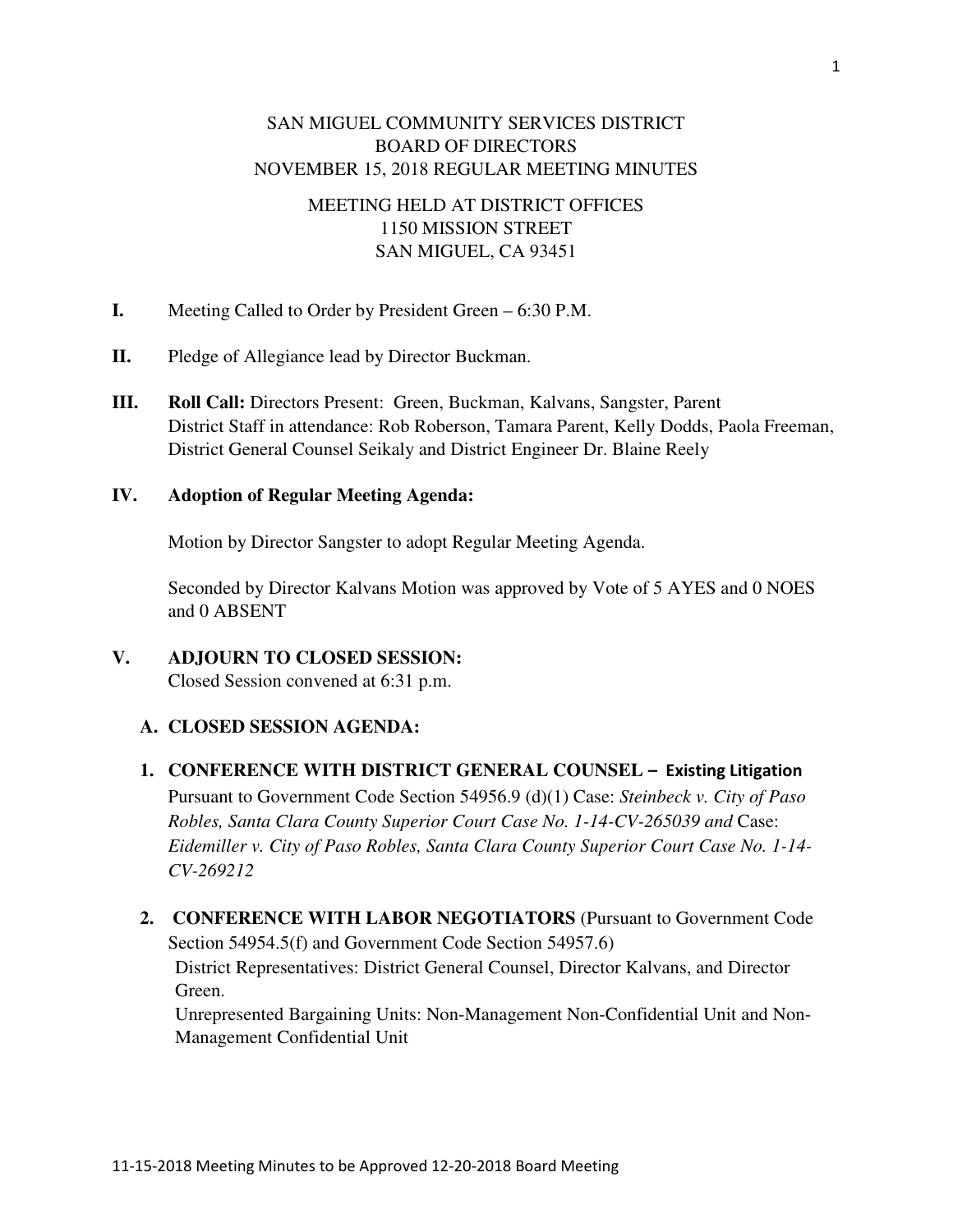**VI. Call to Order for Regular Board Meeting/Report out of Closed Session**: 7:00 P.M. Report out of closed session by District General Counsel Seikaly. Direction was given to staff.

### **VII. Public Comment and Communications for matters not on the Agenda:** None

At his time Director of Utilities Kelly Dodds asked board for consensus to move Board Action Item XI-1 forward because Mrs. Flores from Peoples Self Help Housing was present and did not want her to have to sit through the Wastewater Expansion Presentation. Voice Vote taken with consensus of the Board to hear Board Action Item XI-1.

1. **Review and discuss request from People Self Help Housing to accept connection fees based on the prior rates as opposed to the connection fees effective July 1st, 2018.**  Item presented by Director of Utilities Kelly Dodds with reading aloud the staff report and the background information and explained that it was a discussion item that the Board needed to give staff directions with consensus.

**Board Comment:** Director Sangster asked for clarification. It was explained that they had paid for 56 lots and three lots still needed to be paid.

Director Buckman explained the background from the bank and the liens on the property. Director Kalvans voiced that that he appreciated the PSHH and asked how these homes got left out? Director of Utilities Kelly Dodds, explained that it is a land use and tract map change. The issue is with the original agreement and the plan was for 56 and then changed to 60 by the developer.

Director Green voiced that he is worried about another tract that would like to have the same lower rate.

District General Counsel Seikaly voiced that the District could offer a payment plan for the developer. Mrs. Flores voiced that, that would not be of any help to them.

Director Parent voiced that Peoples Self Help House got a 60% discount on connection fees and feels that they got an amazing deal.

**Public Comment:** Mrs. Flores, Vice President of Home Ownership for Peoples Self Help Housing explained that Mr. Dodds is very reliable and that he did contact her. Mrs. Flores voiced that Mr. Dodds was supposed to informed her if the connection fees did go up and feels that she did not get enough notice from the District and asked that the District hold the last three lots at the previous cost of \$18,272.00. Mrs. Flores voiced that the additional cost might make it so some of the applicants would not qualify.

Nanette Roe, San Miguel resident voiced that the new connections fees were posted for consideration at the fist Rate Study meeting and has been on the District website.

Motion by Director Buckman to keep Connection Fee at the July  $1<sup>st</sup>$ , 2018 cost.

Seconded by Director Parent. Motion was approved by Vote of 4 AYES and 1 NOES and 0 ABSENT.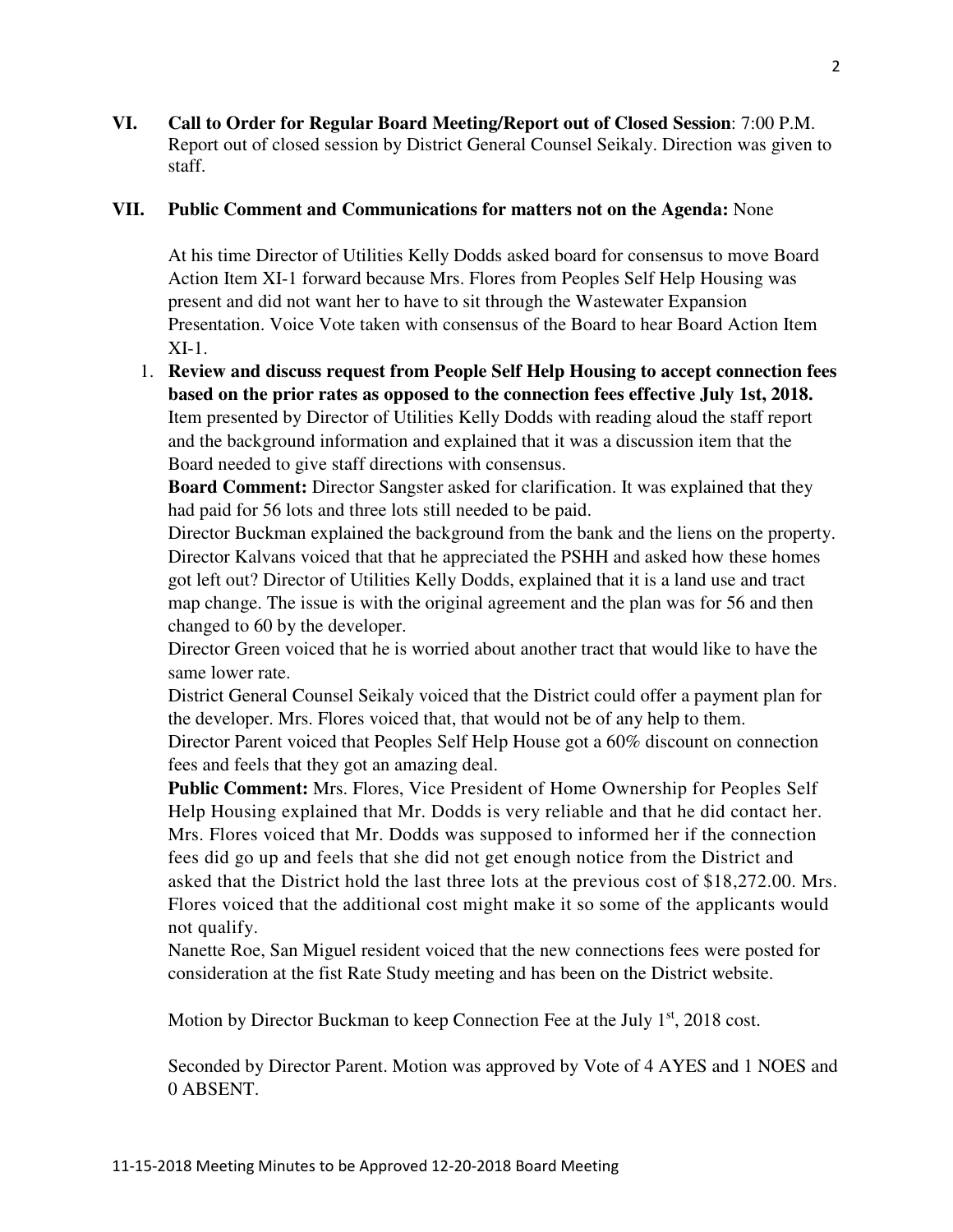### **VIII. Special Presentations/Public Hearings/Other:**

1. **Presentation of the Engineering study for the expansion of the wastewater treatment plant and potential for basin recharge Powerpoint by District Engineer Blaine Reely- see link** 

**https://www.sanmiguelcsd.org/files/302e2a676/SMCSD+Board+Presentation.pdf**

**Board Comments:** Directors asked questions throughout presentation. Discussion ensued. Director Kalvans asked about the effluent and the sales of the treated water to the vineyards.

Director Sangster asked if the District would be still work with SLO energy watch to try and reduce the facilities energy consumption.

Director Kalvans asked if there is an estimate on how much the new facilities energy consumption might be and at what point do we relook at solar. District engineer explained that they do not know those number yet.

Director Kalvans asked about the option of having the vineyard owners pay for some of the facility. District Engineer explained that we can't have them pay for the facility, but we can get a long-term agreement with the vineyards to commit to the purchase of effluent for a set price and that will help with finances and loans. Director of Utilities Kelly Dodds explained that these are all estimates at this time, and the Board needs to keep that in mind. Discussion ensued about selling effluent water to vineyards and were the turn out for the recycled water might be located. **Public Comment:** Laverne Buckman San Miguel Resident asked how the study and report done by WSC would play into this new facility (PGE and SLO energy watch) Director of Utilities Kelly Dodds explained that the study was free to the district and was before the state mandated that we replace the wastewater facility and is no long viable. It was explained that the new plant will be using more energy and that the District will still be working with SLO energy watch.

Director Green asked if anyone else had any questions. None

## **IX. STAFF & COMMITTEE REPORTS:**

| <b>1.</b> San Luis Obispo County Sheriff                      | No Report |
|---------------------------------------------------------------|-----------|
| <b>2.</b> San Luis Obispo County Board of Supervisors         | No Report |
| <b>3.</b> San Luis Obispo County Planning and/or Public Works | No Report |

- **4.** San Miguel Area Advisory Council No Report
- **5.** Camp Roberts—Army National Guard (LTC Kevin Bender) No Report
- **6. Interim General Manager:** Interim General Manager/ Fire Chief Rob Roberson, was absent due to being at the Camp fire in Paradise, California. Board Clerk spoke about the December Board meeting and the Budget adjustments. The San Miguel is compliant with AB 2257 that goes into effect on January 2019. **Board Comment:** Director Green voiced that he would like to have the budget adjustments as soon as possible.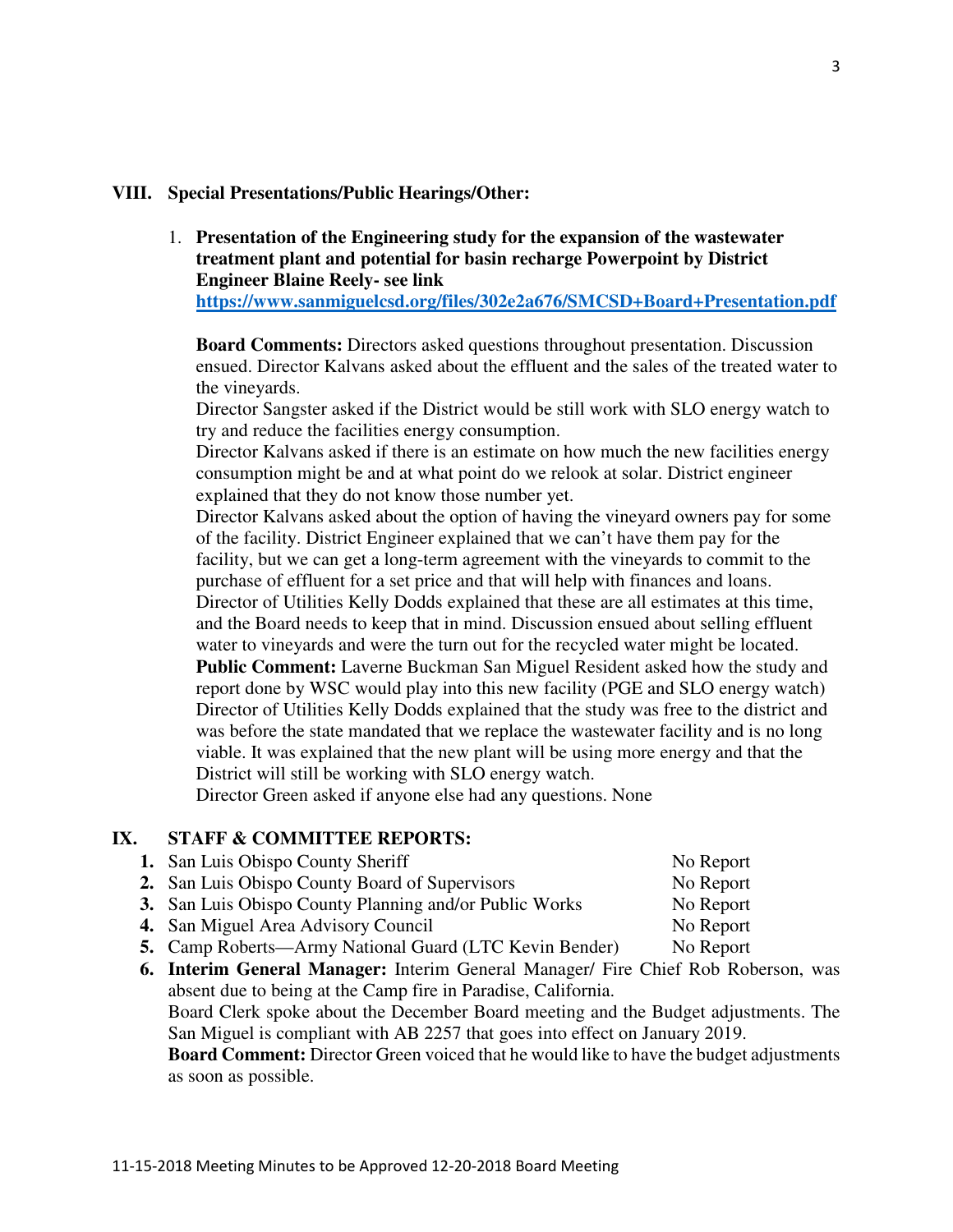**Public Comments:** Laverne Buckman asked about the meeting that she thought the district was having to understand what budget adjustment were and it was explained that the district is closes to having the FY17-18 Audit done, and that those numbers are needed before the district has a special financial meeting.

**7. District General Counsel:** Presented by District Counsel Seikaly ChurchwellWhite, LLC. Doug and Barbara will be in person at the December Meeting. **Board Comments:** Director Green asked why they would be here. District Counsel Seikaly voiced that it would be to onboard the new board of director. Discussion ensued. Director Kalvans asked if Counsel could give an update to the board of Directors about the 2018 Mount Lemmon Fire District v. Guido Superior court decision? District Counsel Seikaly asked that Director Kalvans send her an email and she could get familiar with the ruling.

**Public Comments:** None

**8. District Engineer:** Written report submitted as is. Blaine Reely voiced that all additional information was in presentation.

**Board Comments:** None **Public Comment:** None

**9. Director of Utilities**: Written report submitted as is. Director of Utilities Kelly Dodds asked for any questions and explained the Wastewater Treatment report was incorporated into his Utilities staff report. Mr. Dodds updated the Board that the Jetter is being shipped and will arrive in a couple weeks.

### **Board Comment**: None

**Public Comments:** Laverne Buckman San Miguel Resident asked that the connection numbers in his report be rechecked, they did not add up right. Mr. Buckman asked that the Board look at the sewer connections that are available to be connected to the San Miguel sewer system.

Nanette Roe San Miguel Resident asked about the cross connection at her residence.

**10. Fire Chief:** Fire Chief Rob Roberson, is absent because he is at the Camp fire in Paradise California.

**Board Comments:** None **Public Comment:** None

### **X. CONSENT ITEMS:**

Director Kalvans asked that the Board vote on items separately due to his absents last board meeting. Consensus of the Board was to allow separate votes.

### **1. Review and Approve Board Meeting Minutes**

a) 10-25-2018 - Regular Board Meeting

**Board Comment:** None **Public Comment:** None

Motion by Director Sangster to Approve Consent Item 1.A

Seconded by Director Parent. Motion was approved by Vote of 4 AYES and 0 NOES and 0 ABSENT and 1 Abstained.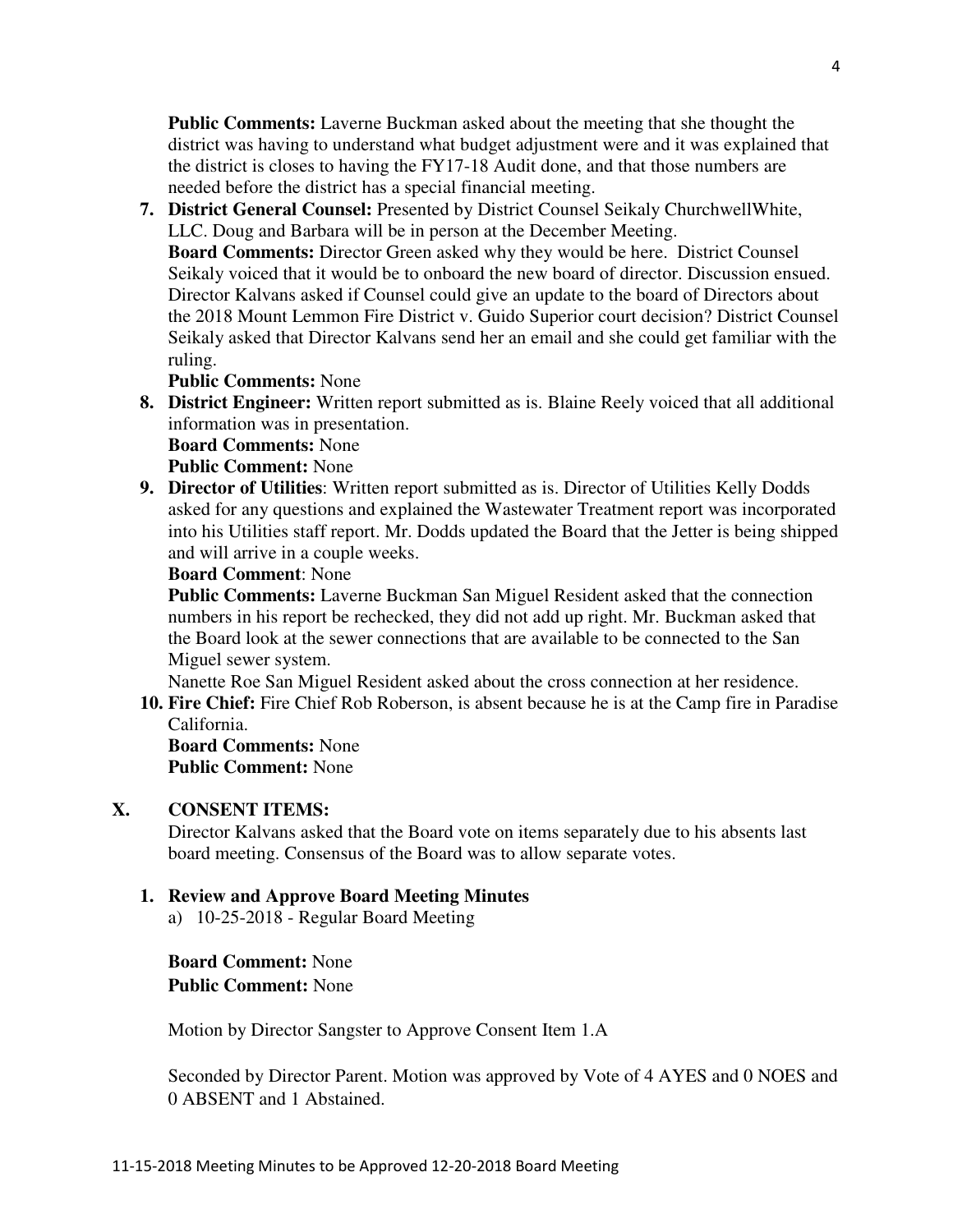**2 Approve Amendment no 1 to the Agreement for 2015 CDBG funds between the County of San Luis Obispo and the San Miguel Community Services District.** (Reely & Dodds)

**Board Comment:** None **Public Comment:** None

Motion by Director Parent to Approve Consent Item 2

Seconded by Director Kalvans. Motion was approved by Vote of 5 AYES and 0 NOES and 0 ABSENT.

## **XI. BOARD ACTION ITEMS:**

- **1.** *Heard Before Presentation***: Review and discuss request from People Self Help Housing to accept connection fees based on the prior rates as opposed to the connection fees effective July 1st, 2018.**
- **2. Review, Discuss, Receive and File the Enumeration of Financial Report for October 2018** (Freeman)
	- a) Claims Detail Report 10-2018
	- b) Statement of Revenue Budget vs Actuals 10-2018
	- c) Rev Budget vs Actual Summary 10-2018
	- d) Statement of Expenditures Budget vs Actual 10-2018
	- e) Cash Report for Payrolls 10-2018

Item was presented by Paola Freeman, San Miguel Bookkeeper asking for any questions. Mrs. Freeman updated the Board that the FY17-18 Audit is moving along and should be done very soon.

**Board Comments:** Director Green asked for to have a report to showing what monies are available for each fund. Direction was given to staff and staff will get back to the Board with that information. Mrs. Freeman explained that they are waiting for the Audit, so the numbers can be correct.

Director Sangster asked about the negative amount for the GSA account? Mrs. Freeman explained that, that is because we are waiting to be reimbursed by a grant in the amount of \$177k

**Public Comment:** Laverne Buckman voiced to the Board that page 8 of 11 had web billing as June. It was explained that, the June is a typo and would be fixed. Mrs. Buckman also asked about Steinbeck cost and asked about USDA Loan under account 605/930. Mrs. Freeman and Mr. Dodds explained that per our CPA the tracking of the loan and interest were not being recorded properly and that has been corrected, and that staff would double check the numbers.

**Board Comment:** Director Green asked about the funds in Solid Waste and asked that the staff to present the Board with excel spreadsheet of the funds available in each account. Director Green voiced that he would like to start some kind off green waste station within the District.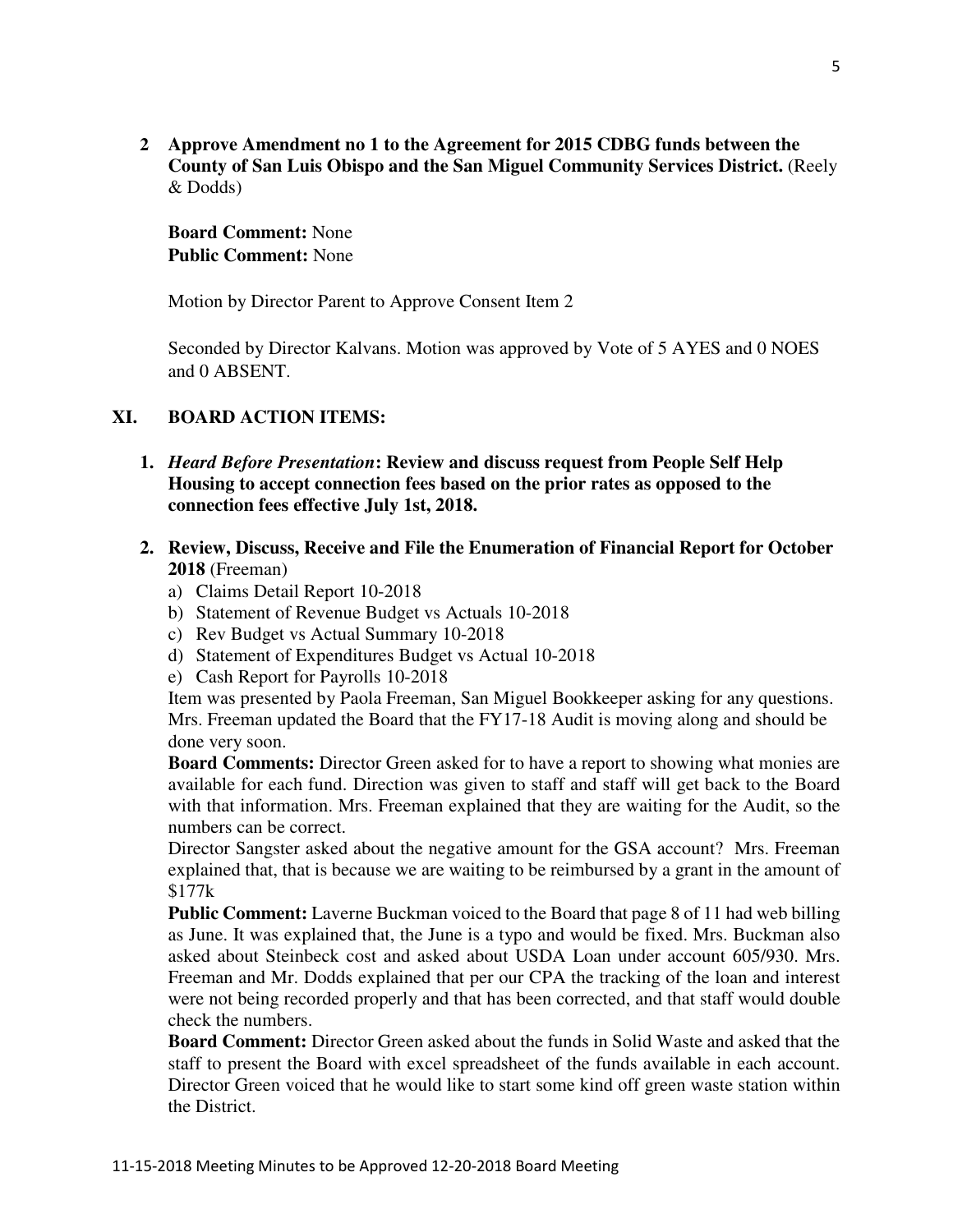Motion by Director Kalvans to Approve Receive and File the Enumeration of Financial Report for October 2018

Seconded by Director Sangster, Motion was approved by Vote of 5 AYES and 0 NOES and 0 ABSENT.

### **3. Review and approve Resolution 2018-35 adopting a comprehensive water and wastewater billing policy for the District.**

Item presented by District General Counsel Seikaly and explained that legal counsel looked at the document and made updates for SB998. Director of Utilities, Kelly Dodds and District Accounts Manager, Tamara Parent. Informing the Board of Directors that there are a few accounts, which serve mixed use buildings and properties with multiple residential buildings which both the staff and the customers feel need to be addressed. The prior rates had a different structure for billing commercial, mixed use and multiple residential units on a single property, which was clear on how they could be billed. The newly adopted rates are a little less clear on the billing of these properties since it changes to a usage billing similar to water for these mixed use and large meter properties. The Staff informed the Board about Senate Bill 998, which will take effect on April 1, 2020, has required the District to ensure that its practices will be compliant with the new law. This new policy should be implemented by direction from the Board.

**Board Comments:** Director Kalvans asked about compliance to date. Counsel Seikaly informed the Board of Directors that there are a few things that need to be implemented but that this is the Districts first billing policy and explained that all agencies have to translate the policy into five different languages.

Director Green voiced that if we pass this policy the District should implement it. Director of Utilities Kelly Dodds explained that some of the policy can be implemented and see how much work it will take the district and get to compliance by April 2020. Discussion ensued about how this will be implemented.

**Public Comments:** Laverne Buckman voiced that the District should write to the state and explained how much the SB998 cost the District and how much of a burden they put onto small Districts. Mrs. Buckman also voiced that she did not like that multi-family was not in the new water rates and feels that a few things got missed. Laverne feels that the policy needs to be studied and brought back. Director of Utilities Kelly Dodds reminded everyone that the multi-family for water was looked at and the cost difference was only a few dollars and it was decided not to have multi-family. Laverne Buckman voiced that she had lots of concerns with the policy.

Nanette Roe voiced that the District should wait for the state to translate and feels that it will have most of the wording. Discussion ensued.

Motion by Director Kalvans to table Item XI-3

Seconded by Director Buckman, Motion failed by Vote of 2 AYES and 3 NOES and 0 ABSENT. Motion Fails.